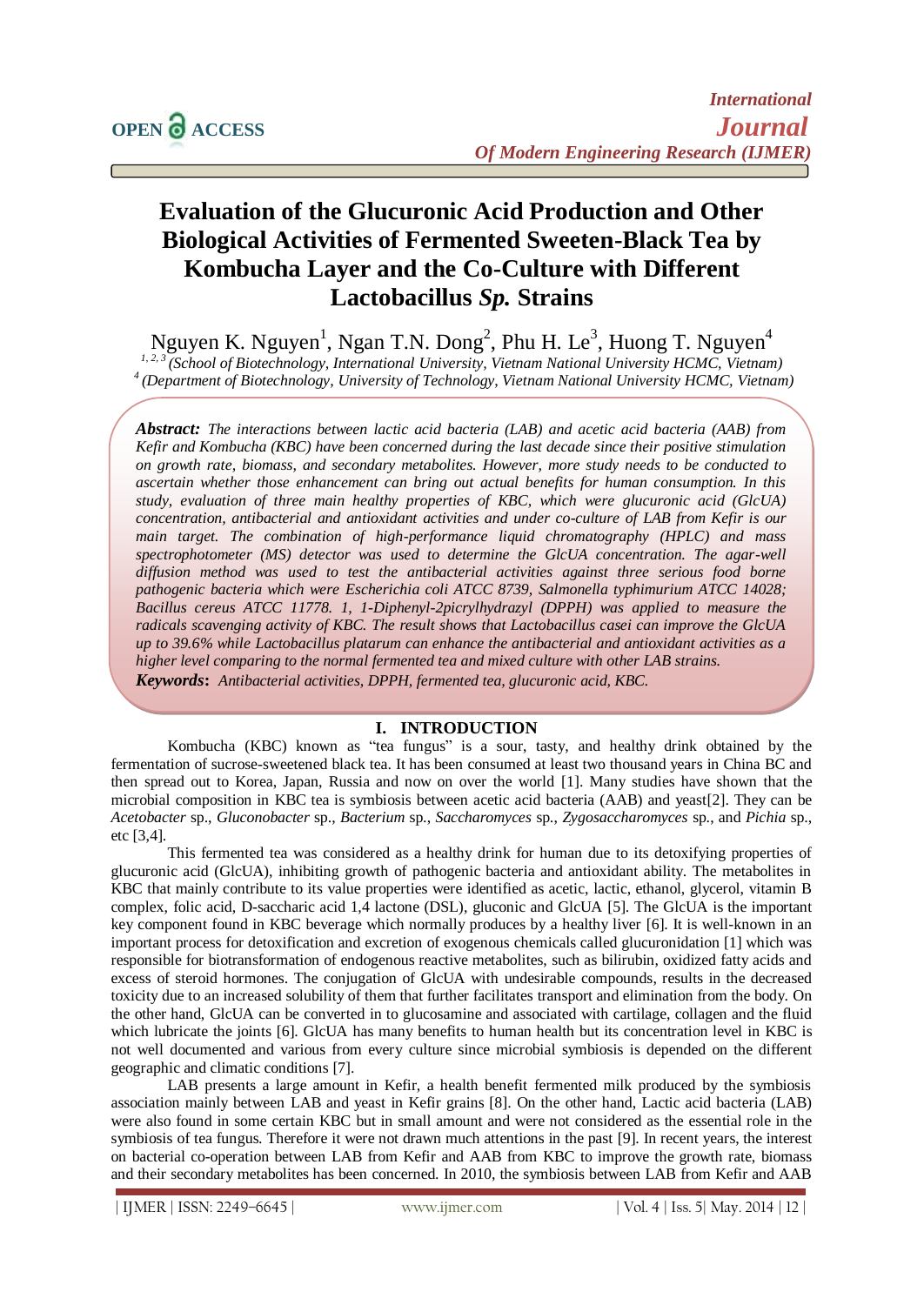from KBC was investigated in improving D-saccharic acid 1,4 lactone (DSL) productions. The author has pointed out that the LAB can improve the survival of AAB and this combination would be an optimal mixed culture to enhance KBC function [9]. In 2011, LAB was applied as a core factor in a optimal conditions for KBC fermentation with AAB and yeast [10]. In 2013, Analy mentioned about the vitamin B complex which was secreted by AAB (*Acetobacter sp.*) may support a favorable environment for other growth of LAB and yeast in Kefir grains [8].

Although much works has been done to date to evaluate positive stimulation in growth rate, biomass, and secondary metabolites which were provided by the cooperation of *Lactobacillus sp.* from Kefir and *Acetobacter sp.* form KBC, actually human health benefiting properties form this combination remains unclear. Therefore, more studies need to be conducted to ascertain the significant role of LAB in mixed culture of KBC tea to enhance its three important functions for human consumption which were GlcUA concentration, antibacterial and antioxidant ability.

In this study, LAB strains were isolated form Kefir and cultured with KBC layer in the sweeten-black tea medium. The GlcUA production was determined by HPLC-MS, the antibacterial and antioxidant activities were also evaluated by agar-well diffusion method and DPPH radical scavenging capacity, respectively. Therefore, enhancement of three main functions of KBC tea by mixed culture of LAB and KBC layer is our main target. Moreover, this purpose is identified as being significance of the research in producing healthy and valuable fermented tea for the beverage industry since this kind of drink is so popular on over the world.

# **II. MATERIALS AND METHODS**

#### **2.1 Reagents, apparatus and medium preparation**

Kefir grain, KBC layer was kindly provided by Biotechnology lab of University of Technology, Vietnam National University, HCMC and Food Technology lab of International University, Vietnam National University, HCMC. Black tea used in this study was Lipton black tea, a product of Unilever Company. Glucuronic acid (G5269-10G, Sigma), was used as standard in performance of HPLC-MS. The 1,1-diphenyl-2picrylhydrazyl (DPPH) (Sigma) was used in the antioxidant test. *Escherichia coli* ATCC 8739, *Salmonella typhimurium* ATCC 14028, and *Bacillus cereus* ATCC 11778 were used as the testing microorganism provided by Microbiologist USA Company. *Lactobacillus* de Man, Rogosa and Sharpe (MRS) medium culture and Trypton Soybean Agar (TSA) were provided by Himedia Company (India). The HPLC system (Agilent 1200) equipped with a MS detector (micrOTOF-Qll, Bruker) and ACE3 C-18 column (4.6 x 150 mm) was applied to determine the GlcUA concentration.

# **2.2 Prepare sweeten-black tea.**

1000 mL of sweeten-black tea was prepared by adding Lipton black tea and sugar to fresh boiled water to the final concentration as 1 g/L and 100g/L, respectively. The mixture was autoclaved at 121 °C for 15 min.

# **2.3 Culture of KBC layer.**

The KBC layers were weekly maintained in sweeten-black tea culture by adding 5g of wet layer in 100 mL of the total medium.

# **2.4 Fermented tea by single KBC layer and the mix culture with different LAB.**

Pellet of 1 mL MRS broth culture of 8 x 10<sup>8</sup> different *Lactobacillus* strains were centrifuged at 10,000 rpm for 5 min at  $4^{\circ}$ C, and then were added in sweeten-black tea. The mixed culture contained KBC layer and *Lactobacillus* pellet, the single culture contained only KBC layer. The fermentation was carried out in the following conditions: initial pH 5, 5 days,  $30^{\circ}$  C and the culture medium was 40% of the total volume vessel [10]. The unfermented sweeten-black tea was used as the negative control.

#### **2.5 Isolation of** *Lactobacillus spp.* **strains from Kefir grain.**

Kefir grain from Vietnam was maintained by serial subculture in defatted milk at  $25^{\circ}$ C for 3 days and the bacterial strains were selected from the homogenous milk based on the growth habits and morphology. The single colony was exhibited on MRS after incubated at  $37^{\circ}$ C, 72 hours under anaerobic condition.

The pure cultures were maintained and weekly transferred in MRS broth culture medium. Molecular sequences were identified by Nam Khoa Bioteck Company in HCMC. The nucleotide sequencing was analyzed by free BLAST soft -ware.

# **2.6 Quantification of glucuronic acid by HPLC-MS**

The process was performed at Central Laboratory for Analysis in University of Science, Vietnam National University, HCMC. Tea sample was loaded through SPE C18 column then passed through Millipore filter (0.45 µm) before injected to HPLC vials. 20 µl of the filtrate was injected to a HPLC system equipped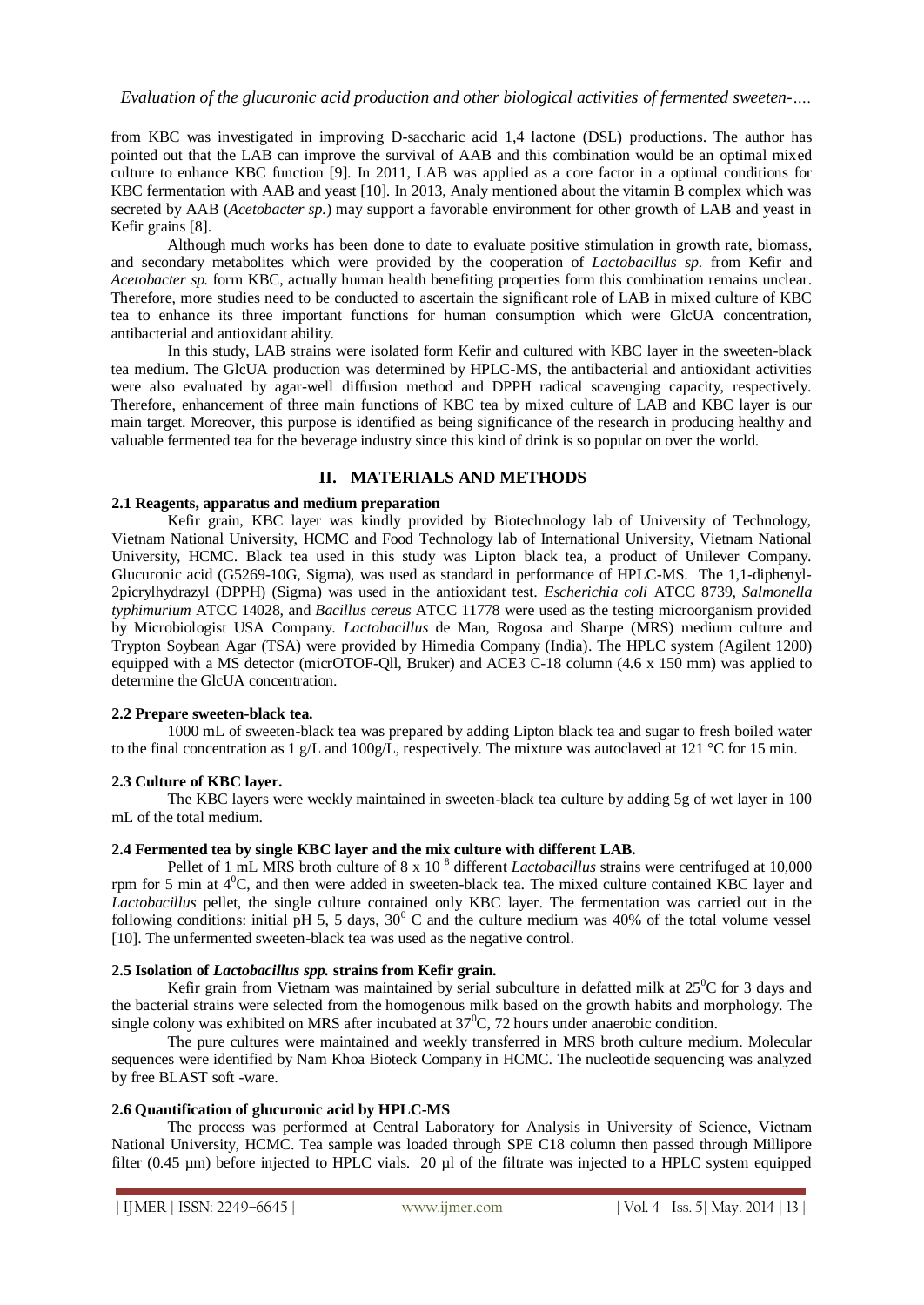with a MS detector and ACE3 C-18 column for the analysis. A mobile phase was 0.1% acid formic in deionized water, the stationary phase was 0.1% formic acid in methanol. The flow rate was maintained as 0.5 mL/min at room temperature ( $23-25^{\circ}$ C) of 210 nm wave-length. The resolution peaks were recorded on the HPLC chart according to the retention time of GlcUA as standards. The concentrations were quantified from standard curves and multiplied dilution factor.

#### **2.7 Antibacterial activities by agar-well diffusion**

*Escherichia coli* ATCC 8739, *Salmonella typhimurium* ATCC 14028, *Bacillus cereus* ATCC 11778 were used as the testing microorganism in agar diffusion method described [11]. 30 mL of TSA medium was poured in to 90mm diameter-Petri dish. A 5 day- fermented tea broth was obtained by 10,000 rpm centrifugation at  $4^{\circ}$ C for 10 min, then the suspension was passed through 0,22 µm spore size filter papers. 100 µl of the sterilized tea samples were added into 9 mm diameter wells. The negative control well contained unfermented tea and the agar plate was incubated at 37<sup>0</sup>C and the inhibited zone was observed at 18 hours for *E.coli* and *Bacillus*, 24 hours for *Salmonella.*

# **2.8 Determination antioxidant activities by DPPH**

The antioxidant assay using DPPH were determined spectrophotometrically, according to the method described by [12] with slightly modification. 100 μM of concentration of Vitamin C solution was used as the positive control. The reaction contained of 0.5 mL sample was mixed with 1.5 mL of 250 μM ethanolic DPPH solution. The mixture of absolute ethanol 1.5 mL and sample 0.5 mL serve as blank. The absorbance was measured at 517 nm wave-length. The percentage of inhibition was calculated by following equations (1):

$$
x\% = 100 - \left[\frac{\left(\text{Abs}_{\text{sample}} - \text{Abs}_{\text{blank}}\right)x\,100}{\text{Abs}_{\text{control}}}\right]
$$

The experiment was performed in triplicate for each substance. The results were generated as percentage decrease with resp.ect to control values and compared by one-way ANOVA. A difference was considered statistically significant if p≤0.05.

# **III. RESULTS AND DISCUSSION**

The symbiosis between yeast and AAB has long been known. The AAB support yeast to produce ethanol and then ethanol may sever as the substrate for the acetic acid production[5]. The combination of ethanol and acetic acid prevents competition from other pathogenic bacteria [3]. However, LAB does not draw much attention in KBC, and its roles in this kind of fermented tea have not been shown [9].

#### **3.1 Isolation and identification of** *Lactobacillus sp.* **from Kefir grains.**

The isolated bacterial strains showed morphology of rod shape, non-spore forming, gram positive under microscope, round and milky colonies on MRS agar. The results of nucleotide sequencing compared by BLAST software showed the three different bacterial strains was identified *Lactobacillus acidophilus*, *Lactobacillus casei*, and *Lactobacillus plantarum.* 

#### **3.2 Evaluation the glucuronic acid production**

The interest of GlcUA producing for food application has increased strongly during the last decade. Many studies have tried different methods to enhance the GlcUA producing by changing fermentation conditions and the culture medium as well, but this is the first report of using *Lactobacillus sp.* as the compositions of symbiosis in KBC.

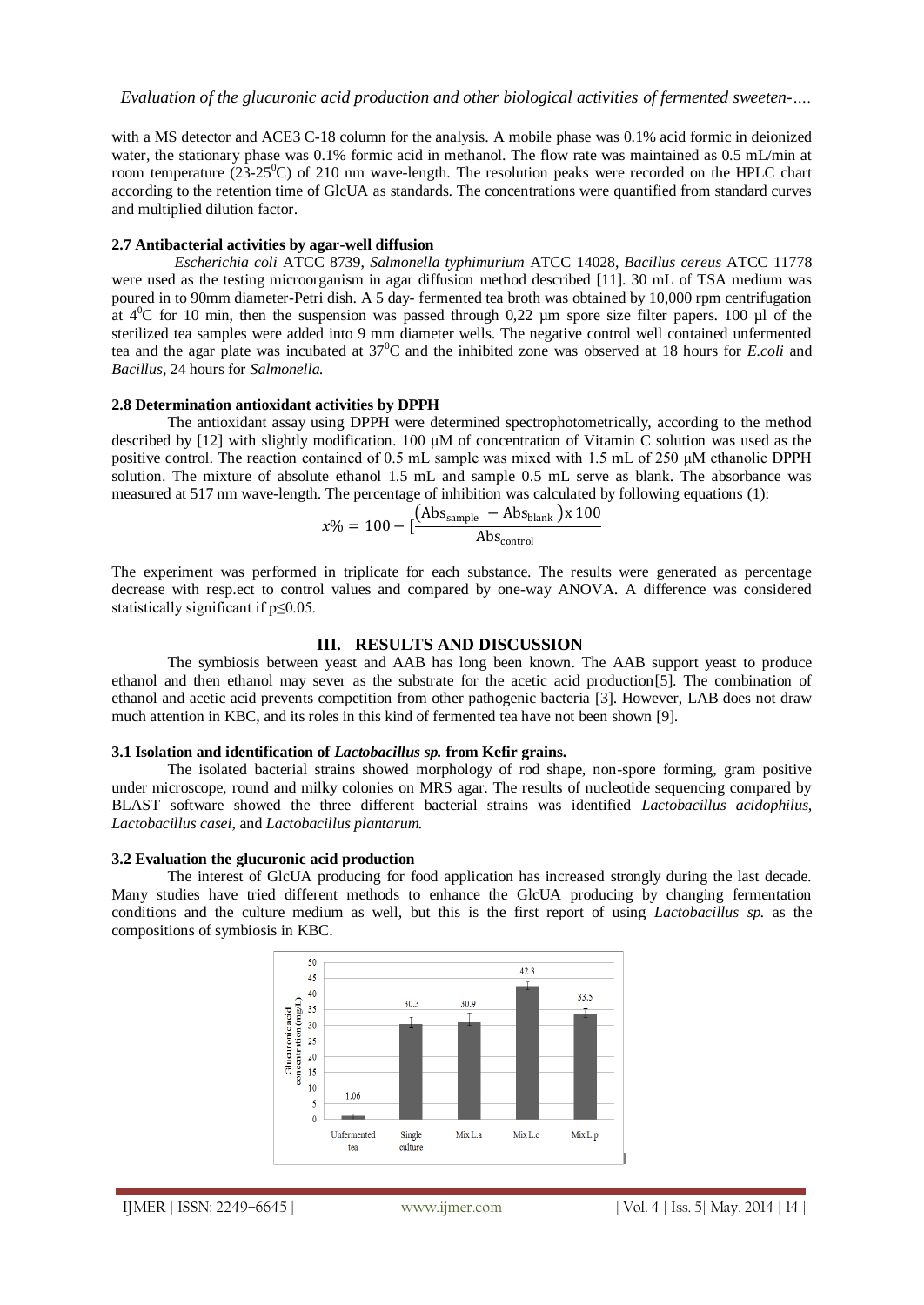Fig. 1: The glucuronic acid production of KBC under the co-culture with each *Lactobacillus spp.* strain. Mix L.a: Mixed culture with *Lactobacillus acidophilus*, Mix L.c: Mixed culture with *Lactobacillus casei*, Mix L.p: Mixed culture with *Lactobacillus plantarum*, Single culture: The fermentation of sweeten black tea only by KBC layer.Unfermented tea: the sweeten-black tea.

At the 5<sup>th</sup> day of fermentation, the combination of *Lactobacillus casei* and KBC layer produced much more GlcUA about 39.6% than the single culture, which were 42.3 mg/L compared with 30.3 mg/L. In addition, *L.casei* can stimulate for the GlcUA production than the other LAB strains did.

According to Zhiwei, the co-culture of LAB with AAB in KBC tea can also stimulate the D-saccharic acid 1,4 lacton (DSL) a compound related to indirect anticancer activities, from 4,86% up to 86.7%. Being parts of glucuronate pathway, the presence of DSL can determine the existence of GlcUA and allow it to repel toxicant easier include carcinogen, some tumor promoters, and hepatotoxin [9]. So LAB in Kefir can promote the DSL production in KBC, they may also improve the GlcUA production.

The amount of GlcUA produced by the single culture and by the mixed culture with *L. casei* in this study were 30.3 mg/L and 42.3 mg/L, higher than those reported by Blanc [13] and Loncar [14] were only 10 mg/L and 3,39 mg/L, respectively. In those researches, there are very similar fermented conditions such as: black tea, concentration of sucrose, temperature and even longer duration (days) so, the GlcUA concentration may different since the various symbiotic culture [7].

The more study needs to be conducted to ascertain *L. casei,* a potential LAB, that can be applied for KBC tea to improve many other health benefits for human.

3.3 Evaluation the antibacterial activities



Fig. 2a: The antibacterial activities of KBC tea on *E. coli* Fig. 2b: The antibacterial activities of KBC tea on *B. cereus*



Fig. 2c**:** The antibacterial activities of KBC tea on *S. typhimurium*

Fig2a, 2b, 2c: The antibacterial test of KBC tea under the co-culture of different *Lactobacillus sp.* Mix L.a: Mixed culture with *Lactobacillus acidophilus*, Mix L.c: Mixed culture with *Lactobacillus casei*, Mix L.p: Mixed culture with *Lactobacillus plantarum*, Single culture: The fermentation of sweeten black tea only by KBC layer. Unfermented tea: the sweeten-black tea. The diameter of the well: 9 mm.

The observation on antibacterial activities of KBC tea shows the clear inhibition on three pathogenic bacteria. The longest diameter of the halo zones recorded on *E. coli, B. cereus, S. typhimurium* were 17, 15, 17.8 (mm) respectively, by the fermented tea of KBC layer and *L. plantarum*. The halo zone of the unfermented tea sample was not recognized, so the data were presented in 9 mm- diameter of the well. In some reports, the tea extract or unfermented tea can against *S. tiphimurium* but does not effect on *E. coli* [15]. It is different from our study the unfermented tea sample inhibits none of these strains. However, this results contributed to the significant antibacterial abilities of fermented tea in control the growth of *E. coli, B. cereus* and *S .tiphimurium*  because these microorganisms are responsible for diarrheal disease, food-borne illness, gastroenteritis and enteric fever, which are still the most serious and important public health problems in many developing countries [16,17]. Findings more about the effect of fermented tea are so helpful because KBC is popular drinks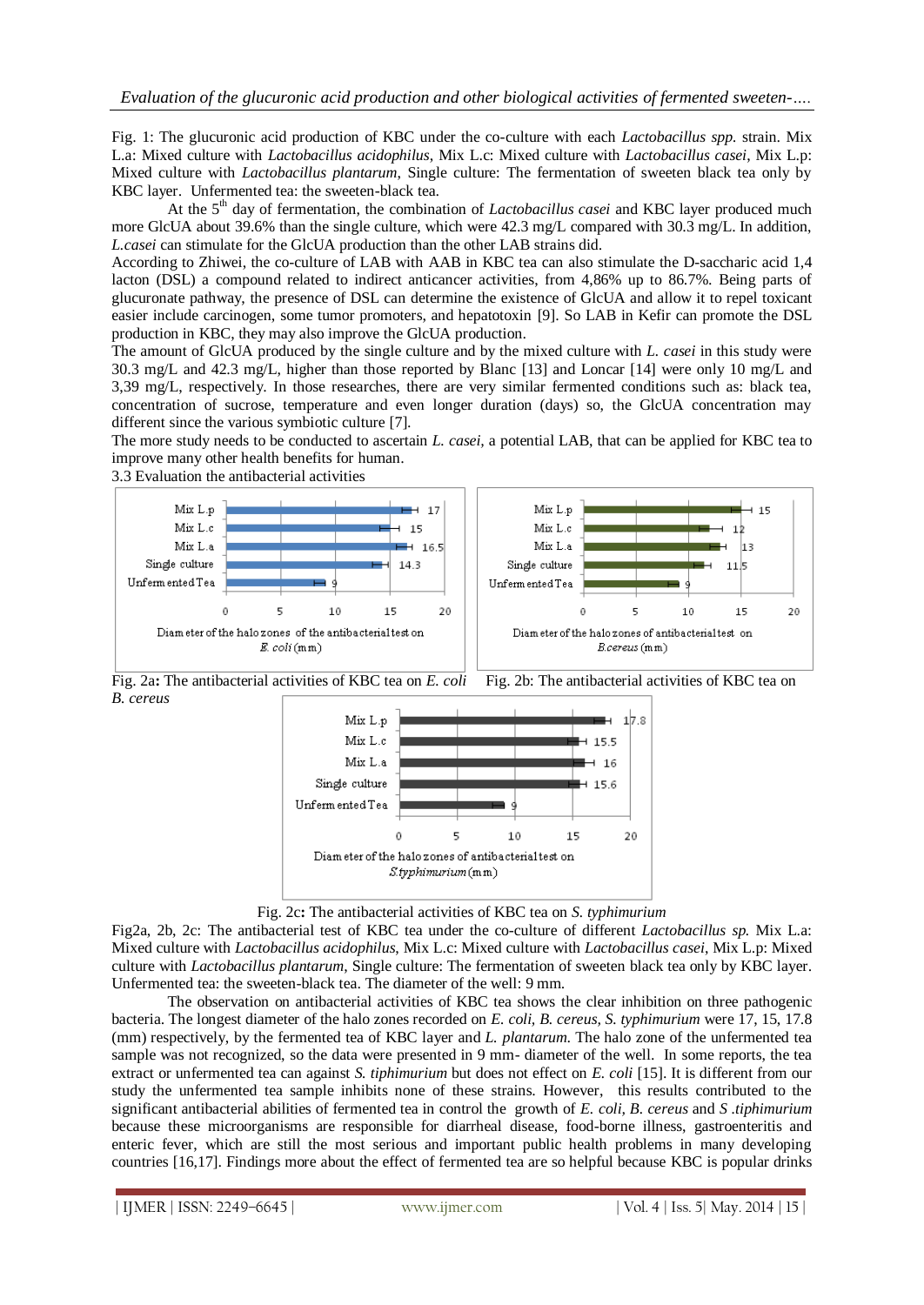on over the world. The results can use for producing an oriented valuable drink that improve the gastrointestinal systems. Moreover, the combination of *Lactobacillus* in this research also provides a healthy, functional and potential probiotic property for human consumption [18].

#### **3.4 Evaluation the antioxidant activities**

This systematic study determines the direct antioxidant potential of KBC tea, fermented by single culture and mix culture with different *Lactobacillus spp.*, against a spectrum of oxidant 1,1-diphenyl-2picrylhydrazyl (DPPH). The mechanism of antioxidant properties on DPPH radical scavenging may because of their hydrogen-donating ability. DPPH scavenger capacity of tea sample was compared with the known antioxidant substance as vitamin C.

As the results, the level of DPPH decolonization of KBC sample shows no significant differences between the mixed culture of KBC layer with *lactobacillus spp.*, and the single KBC layer, which were 80.28% to 88.56%. The mix culture of *L. platarum* and KBC layer shows the higher antioxidant activities compared to other combinations. The positive control, vitamin C showed the highest percentage of 91.15 % and the lowest 63.63% belong to the unfermented tea. The antioxidant properties of KBC tea may high because of vitamin C, Vitamin B, DSL synthesized during the fermentation. This result is lower than those reported in lemon-blam KBC, which the antioxidant percentage was about 95.5% [19]. The reason may because of the difference in amount used and antioxidant compounds of black and lemon-blam tea.



Fig 3: The DPPH antioxidant test of KBC tea under the co-culture of *Lactobacillus* sp. Mix L.a: Mixed culture with *Lactobacillus acidophilus*, Mix L.c: Mixed culture with *Lactobacillus casei*, Mix L.p: Mixed culture with *Lactobacillus plantarum, v*itamin C: a standard vitamin C served as the positive concentration. Single culture: The fermentation of sweeten black tea only by KBC layer.Unfermented tea: the sweeten-black tea.

# **IV. CONCLUSION**

In this study, *Lactobacillus casei* and *Lactobacillus plantarum* have advantages in improving the glucuronic acid concentration and antibacterial, antioxidant activities in the original KBC tea. These enhancements of biological functions of KBC tea may contribute to the orientation of fermented drink production for human. However, more study need to be investigated about the customer's taste, order, and overall appearance of the mixed culture compared to the original KBC tea. On the other hand, this study is identified as being significance of the research in producing healthy and valuable fermented tea for the beverage industry since this kind of drink is well-known through many countries on over the world.

#### **REFERENCES**

#### **Journal Papers**

- [1] V. Ilmara , Raimonds.L, P. Arturs, and S. Pavels, Glucuronic acid from fermented beverages: biomedical function in humans and its role in health protection, International journal of research and reviews in applied science, 14(2), 2013, 218-230.
- [2] Goh, W.N., Rosma A., Kaur, B., Fazilah, A., Karim A.A. and Rajeev Bhat. Fermentation of black tea broth (KBC): I. Effects of sucrose concentration and fermentation time on the yield of microbial cellulose. International Food Research Journal, 19(1),2012, 109-117.
- [3] C.H. Liu, W.H. Hsu, F.L. Lee and C.C. Liao, The isolation and identification of microbes from a fermented tea beverage, Haipao, and their interactions during Haipao fermentation. Food Microbiology ,13(6), 1996, 407-415.
- [4] A.L Teoh, G. Heard and J.Cox, Yeast ecology of KBC fermentation. International Journal of Food Microbiology, 95(2),2004, 119-126.